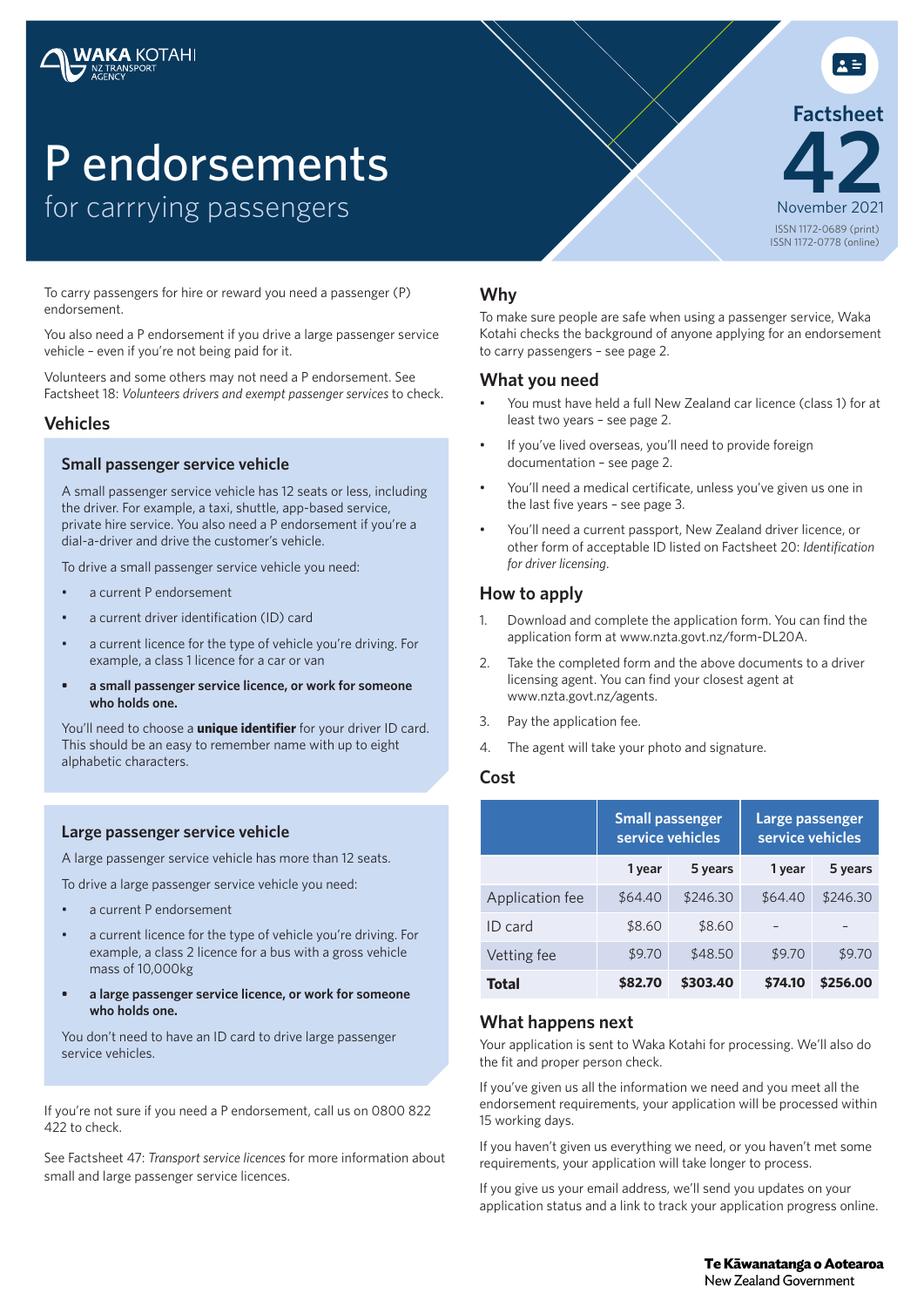# **Application details**

# **Licensing requirements**

To get a P endorsement, you must have held a current full New Zealand car licence (class 1) for at least two years.

An overseas licence doesn't qualify, but you may be able to apply for an exemption to recognise overseas driving experience. Go to www.nzta.govt.nz/driver-licence-exemption to find out more.

If you're planning to drive a large passenger service vehicle, you'll need the right class of driver licence. For example, you'll need a class 2 licence for a vehicle with gross weight of 10,000kg.

# **Fit and proper person check**

To make sure people are safe while using passenger services in New Zealand, we check and monitor the background of all passenger service drivers. This is part of our ongoing commitment to road safety and improving driving standards on our roads.

The background check (vetting) includes:

- transport-related offences especially safety
- serious behaviour problems
- past complaints about your work in a transport service
- not paying fines for transport-related offences
- criminal offending in New Zealand or overseas, including charges and convictions for violence or sexual offences, drugs or firearms offences, or organised criminal activities.

Once you have your endorsement, we use real-time data to make sure you continue to meet our fit and proper person criteria.

#### **What if I've had a serious criminal conviction?**

You can't hold a P endorsement if you have convictions for some serious criminal offences and were sentenced to more than 12 months in prison.

Serious offences include:

- murder including attempt, conspiracy or attempting to hire for murder
- sex crimes including indecent assault
- violent crime including wounding, shooting or violent robbery
- kidnapping and abduction
- any offence committed outside New Zealand which would result in conviction if the offence was done in New Zealand.

Go to www.legislation.govt.nz/act/public/1998/0110/latest/ DLM434566.html for a full list of serious offences under section 29A of the Land Transport Act 1998 that could prevent you from getting or keeping a passenger endorsement.

The NZ Police website also has detailed information about these convictions.

If you've been sentenced to 12 months or less for a specified serious offence you may still be able to hold a P endorsement.

If you have any concerns about the fit and proper person check, we recommend you seek independent advice before you submit your application.

#### **When can the check be done?**

You must apply for your passenger endorsement at a driver licensing agent first. Then we start the fit and proper person check.

#### **Immigration status**

You don't need to provide evidence of your immigration status to Waka Kotahi.

Go to www.immigration.govt.nz/new-zealand-visas for more information about working in New Zealand.

# **Foreign documentation**

You'll need to provide official documents from each country you've lived in for more than 12 continuous months since the age of 14.

You'll need:

- police records of any criminal history or complaints, and
- traffic records of any infringements or fines, OR
- confirmation that you have no police or traffic records.

#### **Document requirements**

The documents must include your most recent travel. They must be from your country of origin AND any other country you've lived in for more than 12 months at a time. They must be authorised by the relevant authority such as an embassy, consulate, or other approved government agency. In some countries, you may need to apply to separate agencies for traffic and criminal documents.

The documents should include your full name, date of birth, passport number and/or identity number. If we can't easily match the details on your foreign documentation to the details on your application, there could be delays in processing your application.

If the documents aren't in English, they must be translated into English by an authorised translator.

#### **Getting the documents**

Getting these documents is your responsibility, and at your cost. This may affect the time taken for application processing. Waka Kotahi has no influence over these issues.

See the table on page 4 for useful information about common countries and timeframes.

#### **How to send the documents**

You can include certified copies with the form when you apply at the agent, or you can:

- email the documents in PDF format to: PVIO@nzta.govt.nz
- mail certified copies to: Safer Commercial Endorsements Waka Kotahi Private Bag 11777 Palmerston North 4442

**Please note**: if you send original documents you'll also need to include a self-addressed pre-paid courier bag so we can return them.

If you've already provided documents to Immigration New Zealand, you may be able to supply them again to us. If you don't have copies of the documents, contact Immigration New Zealand.

# **Endorsement length**

You can choose whether you want your endorsement to last for one year or five years.

When the term of your endorsement has finished, you must renew the endorsement if you want to keep working as a passenger service driver.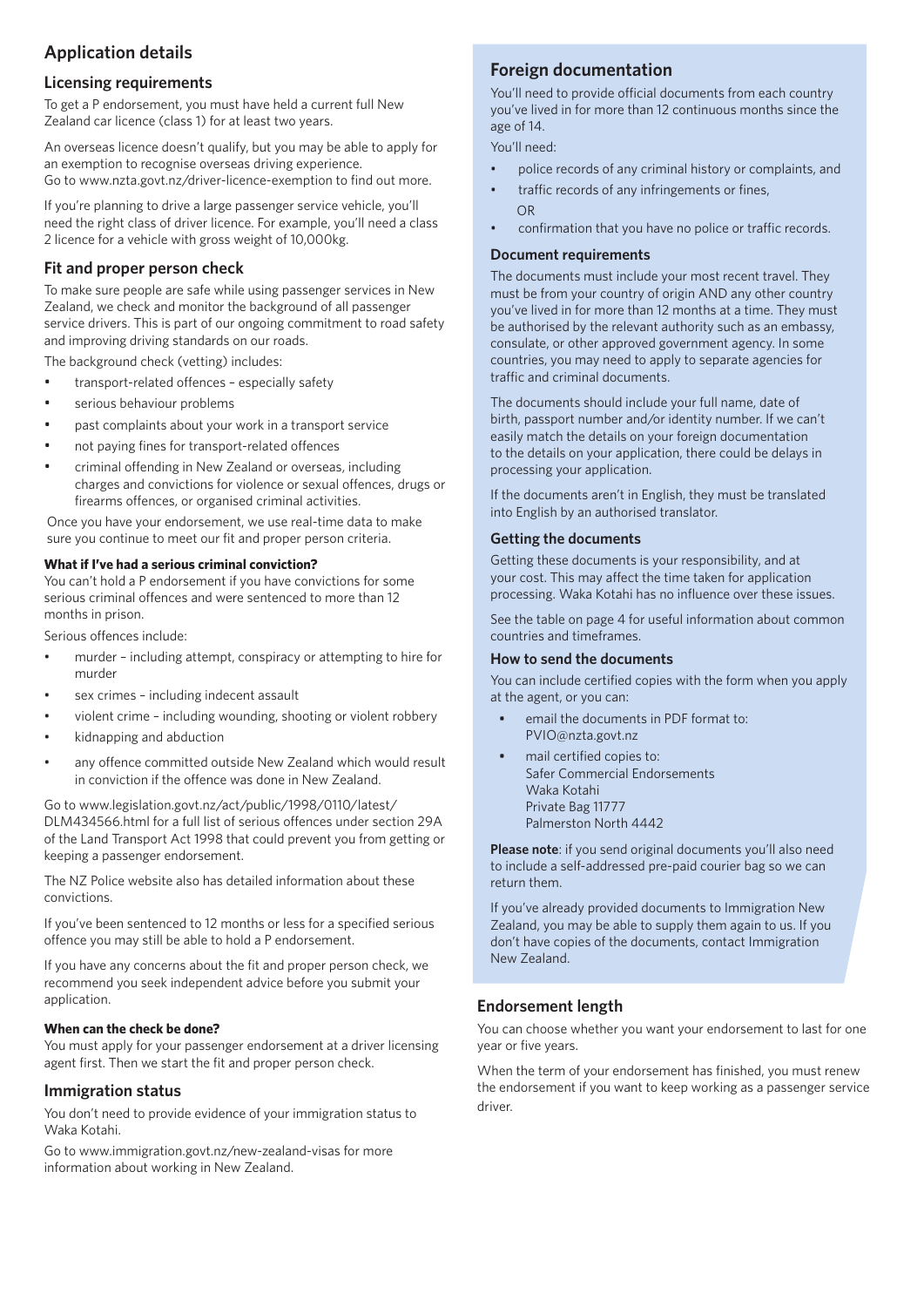# **Medical certificate requirements**

Commercial drivers must be in good health. We want to make sure you won't cause an accident through health-related issues when you're responsible for the lives of passengers or driving large vehicles on public roads.

To show that you're in good health you must either:

- give us an original *Medical certificate for driver licence* (DL9) completed by a New Zealand-registered health practitioner and not older than 60 days, or
- have given Waka Kotahi a medical certificate for a commercial licence within the last five years.

This can be completed by your usual doctor (GP), a registered nurse or nurse practitioner, or a specialist.

You'll need to provide a medical certificate if you're turning 75 years of age or older, regardless of when you last provided a medical certificate.

You'll also need to provide a new certificate if you've developed a medical condition that could affect your driving, or a condition has worsened since presenting your last certificate.

#### **Getting a medical certificate:**

- Ask your health practitioner to complete a medical certificate (DL9) for you. The certificate will either state you are safe to drive, or set out the conditions you must follow to drive safely.
- Your health practitioner will have copies of the form. Waka Kotahi has issued clear guidelines on which medical conditions are and are not acceptable.
- You're responsible for the cost of getting your certificate.

If your health practitioner is concerned about whether you're medically fit to drive, they may seek a second opinion from an occupational therapist or another specialist.

#### **Eyesight requirements**

Good vision is essential to driving a vehicle safely. Your health practitioner may check your eyesight when they issue your medical certificate. If they don't, you can prove that your eyesight is acceptable by:

- passing an eyesight check at a driver licensing agent, or
- presenting an original eyesight or medical certificate no more than 60 days old and issued by a New Zealand registered optometrist or health practitioner.

You may take the eyesight test while wearing glasses or contact lenses. Your licence will then have a condition that you must always wear these while driving.

If you fail the eyesight check at an agent, then you must provide a satisfactory eyesight or medical certificate. Your application won't be completed, and you won't get a licence, until you've provided the certificate.

Sight in only one eye can affect your ability to judge distance. If you can only see out of one eye, or only have one eye, you must present an acceptable certificate stating that you're safe to drive.

#### **What happens once everything is complete?**

If your application is granted, your new licence showing you hold a P endorsement will be sent to you. You must not carry passengers until you get your new licence.

If you don't meet the fit and proper requirements, we'll tell you in writing and give you a chance to explain before we make the final decision. If we decide to decline your application you can appeal our decision to the District Court.

Use our online tracking tool at www.nzta.govt.nz/track-your-PVIO to view your application status:

| <b>Status</b>            | <b>Meaning</b>                                                                                                                                                                                                                                                                              |
|--------------------------|---------------------------------------------------------------------------------------------------------------------------------------------------------------------------------------------------------------------------------------------------------------------------------------------|
| Received                 | We've got your application, but we haven't<br>started working on it yet. We'll email to let you<br>know it's been received.                                                                                                                                                                 |
| Gathering<br>information | We're waiting for something.<br>For example, we could be waiting for vetting<br>information from the police, more information<br>from a foreign country, or reviewing your<br>medical certificate.<br>We'll contact you if we need more information<br>from you.                            |
| Processing               | We've got all the information we need, and<br>we're now assessing your application.                                                                                                                                                                                                         |
| Completed                | We've finished processing your application.<br>If your passenger endorsement is granted,<br>we'll send you a new photo driver licence<br>(and ID card if relevant) within 7-10 days.<br>If your application is declined, we'll send<br>you a letter explaining why, and what you<br>can do. |

# **Renewing your endorsements**

Some of the above steps are simplified or different if you're renewing your endorsement. Read Factsheet 61 *Renewing driver licence endorsements* for more information.

# **Rights and responsibilities**

Drivers with P endorsements have different rights and responsibilities than other drivers. Please read the following factsheets for more information:

- *Factsheet 78: Passenger Services.*
- *Factsheet 47: Transport Service Licences.*
- *Factsheet 15: Passenger service vehicles.*
- *Factsheet 21: Rights and responsibilities of small passenger service drivers.*
- *Factsheet 02: Work time and logbooks.*

# **More information**

If you have any questions about getting or holding a P endorsement for carrying passengers, please call us on 0800 822 422 for advice.